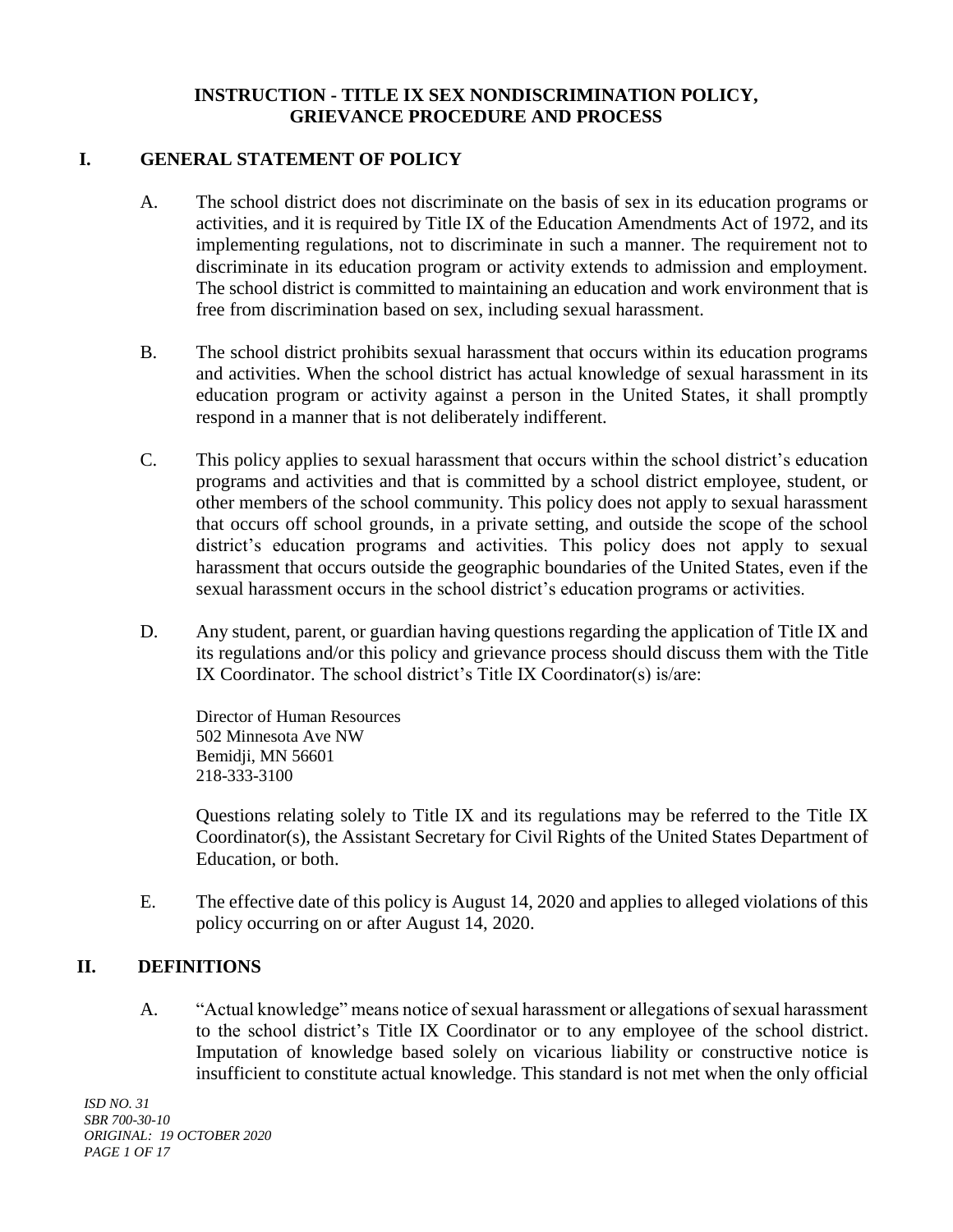of the school district with actual knowledge is the respondent.

- B. "Complainant" means a person who is alleged to be the victim of conduct that could constitute sexual harassment under Title IX. A Title IX Coordinator who signs a formal complaint is not a complainant unless the Title IX Coordinator is alleged to be the victim of the conduct described in the formal complaint.
- C. "Day" or "days" means, unless expressly stated otherwise, business days (i.e. day(s) that the school district office is open for normal operating hours, Monday - Friday, excluding State-recognized holidays).
- A. "Deliberately indifferent" means clearly unreasonable in light of the known circumstances. The school district is deliberately indifferent only if its response to sexual harassment is clearly unreasonable in light of the known circumstances.
- B. "Education program or activity" means locations, events, or circumstances for which the school district exercises substantial control over both the respondent and the context in which the sexual harassment occurs and includes school district education programs or activities that occur on or off of school district property.
- C. "Formal complaint" means a document filed by a complainant or signed by the Title IX Coordinator alleging sexual harassment against a respondent and requesting that the school district investigate the allegation of sexual harassment.
	- 1. A formal complaint filed by a complainant must be a physical document or an electronic submission. The formal complaint must contain the complainant's physical or digital signature, or otherwise indicate that the complainant is the person filing the formal complaint, and must be submitted to the Title IX Coordinator in person, by mail, or by email.
	- 2. A formal complaint shall state that, at the time of filing the formal complaint, the complainant was participating in, or attempting to participate in, an education program or activity of the school district with which the formal complaint is filed.
- D. "Informal resolution" means options for resolving a formal complaint that do not involve a full investigation and adjudication. Informal resolution may encompass a broad range of conflict resolution strategies, including mediation or restorative justice.
- E. "Relevant questions" and "relevant evidence" are questions, documents, statements, or information that are related to the allegations raised in a formal complaint. Relevant evidence includes evidence that is both inculpatory and exculpatory. Questions and evidence about the complainant's sexual predisposition or prior sexual behavior are not relevant, unless such questions and evidence about the complainant's prior sexual behavior are offered to prove that someone other than the respondent committed the conduct alleged by the complainant, or if the questions and evidence concern specific incidents of the complainant's prior sexual behavior with respect to the respondent and are offered to prove consent.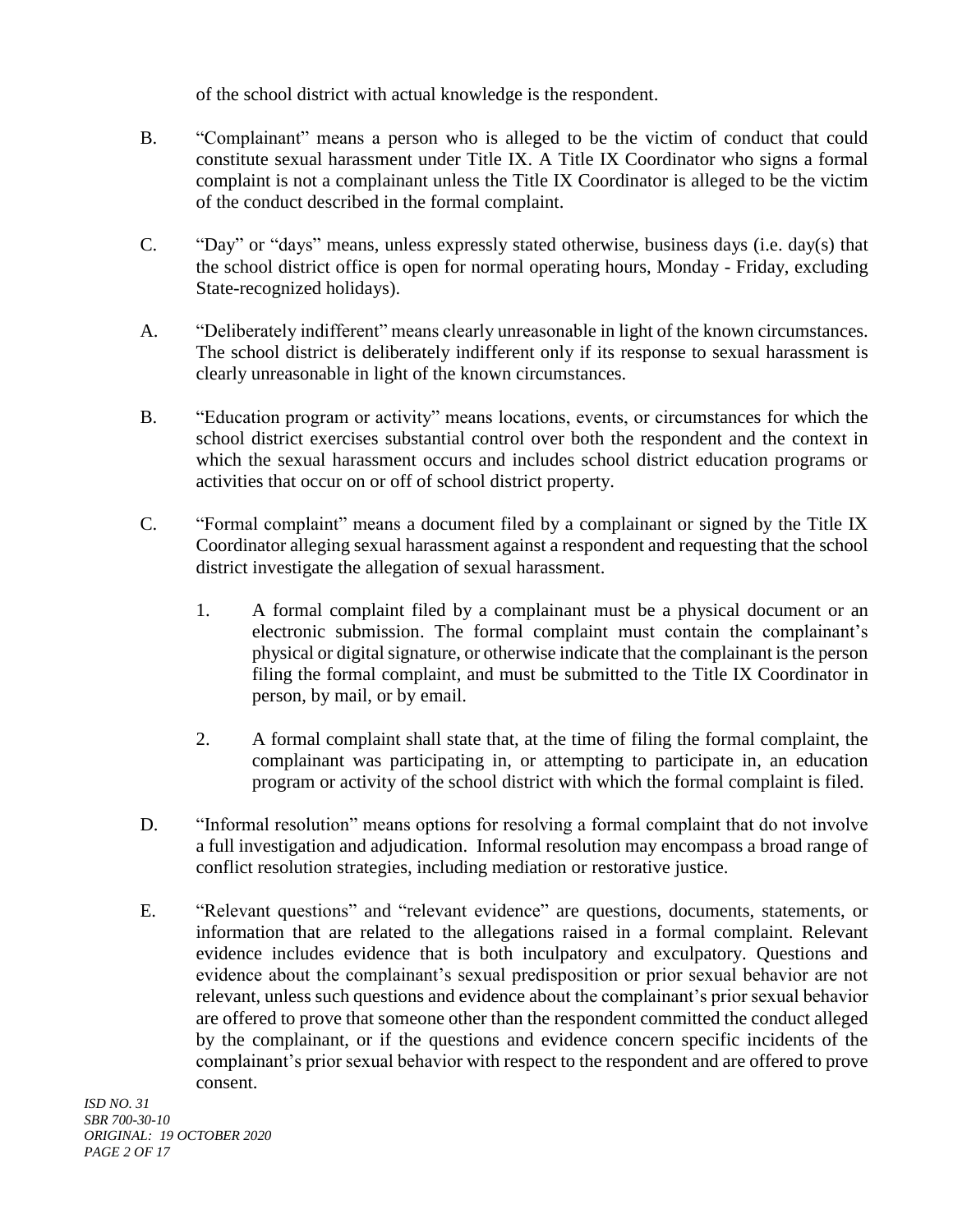- F. "Remedies" means actions designed to restore or preserve the complainant's equal access to education after a respondent is found responsible. Remedies may include the same individualized services that constitute supportive measures, but need not be non-punitive or non-disciplinary, nor must they avoid burdening the respondent.
- G. "Respondent" means an individual who has been reported to be the perpetrator of conduct that could constitute sexual harassment under Title IX.
- H. "Sexual harassment" means any of three types of misconduct on the basis of sex that occurs in a school district education program or activity and is committed against a person in the United States:
	- 1. *Quid pro quo* harassment by a school district employee (conditioning the provision of an aid, benefit, or service of the school district on an individual's participation in unwelcome sexual conduct);
	- 2. Unwelcome conduct that a reasonable person would find so severe, pervasive, and objectively offensive that it denies a person equal educational access; or
	- 3. Any instance of sexual assault (as defined in the Clery Act, 20 U.S.C.  $§1092(f)(6)A(v)$ , dating violence, domestic violence, or stalking (as defined in the Violence Against Women Act, 34 U.S.C. §12291).
- I. "Supportive measures" means individualized services provided to the complainant or respondent without fee or charge that are reasonably available, non-punitive, nondisciplinary, not unreasonably burdensome to the other party, and designed to ensure equal educational access, protect safety, and deter sexual harassment. Supportive measures may include counseling, extensions of deadlines or other course-related adjustments, modifications of work or class schedules, alternative educational services as defined under Minn. Stat. § 121A.41, as amended, mutual restrictions on contact between the parties, changes in work locations, leaves of absence, increased security and monitoring of certain areas of the school district buildings or property, and other similar measures.
- J. "Title IX Personnel" means any person who addresses, works on, or assists with the school district's response to a report of sexual harassment or formal complaint, and includes persons who facilitate informal resolutions. The following are considered Title IX Personnel:
	- 1. "Title IX Coordinator" means an employee of the school district that coordinates the school district's efforts to comply with and carry out its responsibilities under Title IX. The Title IX Coordinator is responsible for acting as the primary contact for the parties and ensuring that the parties are provided with all notices, evidence, reports, and written determinations to which they are entitled under this policy and grievance process. The Title IX Coordinator is also responsible for effective implementation of any supportive measures or remedies. The Title IX Coordinator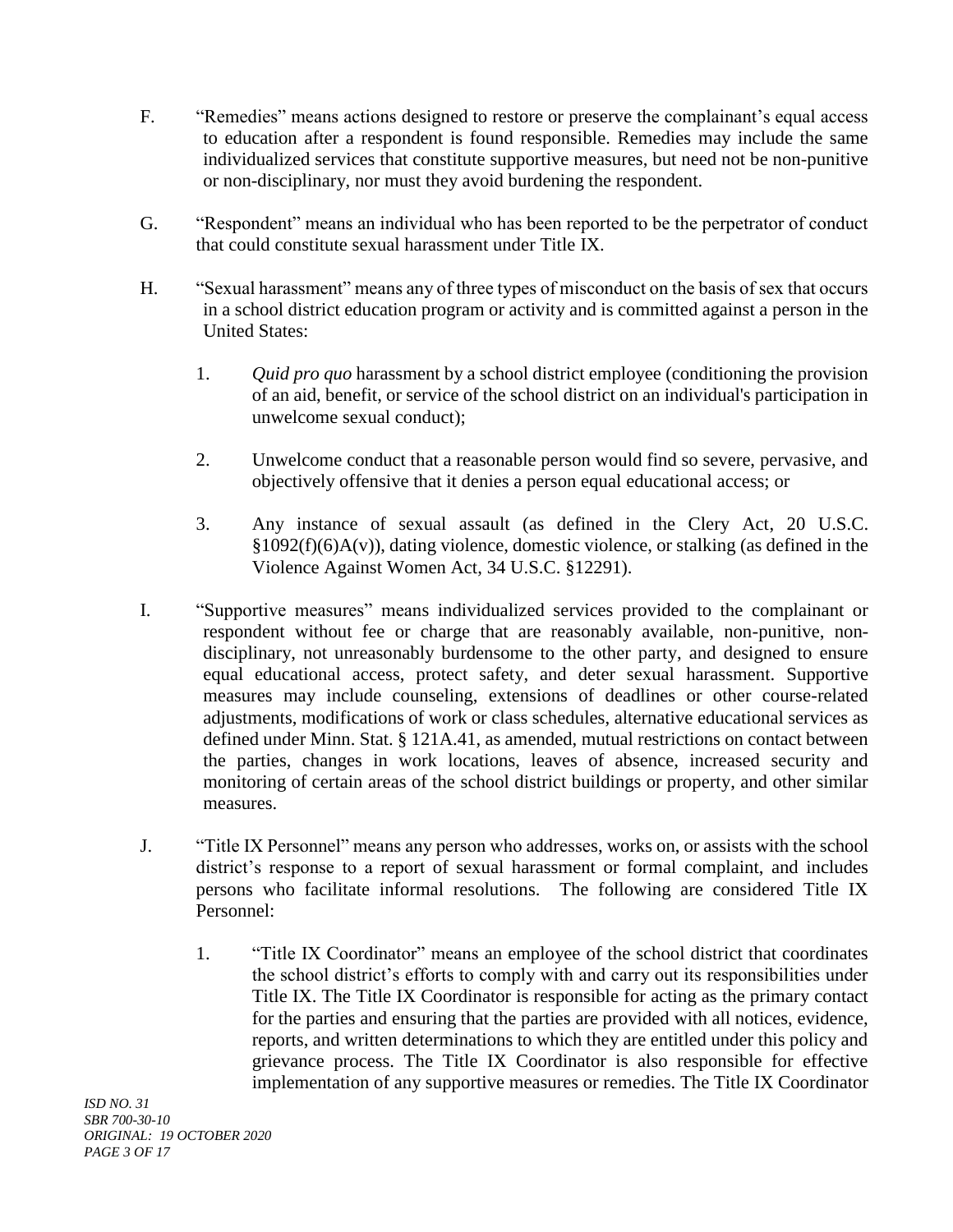must be free from conflicts of interest and bias when administrating the grievance process.

- 2. "Investigator" means a person who investigates a formal complaint. The investigator of a formal complaint may not be the same person as the Decisionmaker or the Appellate Decision-maker. The Investigator may be a school district employee, school district official, or a third party designated by the school district.
- 3. "Decision-maker" means a person who makes a determination regarding responsibility after the investigation has concluded. The Decision-maker cannot be the same person as the Title IX Coordinator, the Investigator, or the Appellate Decision-maker.
- 4. "Appellate Decision-maker" means a person who considers and decides appeals of determinations regarding responsibility and dismissals of formal complaints. The Appellate Decision-maker cannot be the same person as the Title IX Coordinator, Investigator, or Decision-maker. The Appellate Decision-maker may be a school district employee, or a third party designated by the school district.
- 5. The superintendent of the school district may delegate functions assigned to a specific school district employee under this policy, including but not limited to the functions assigned to the Title IX Coordinator, Investigator, Decision-maker, Appellate Decision-maker, and facilitator of informal resolution processes, to any suitably qualified individual and such delegation may be rescinded by the superintendent at any time. The school district may also, in its discretion, appoint suitably qualified persons who are not school district employees to fulfill any function under this policy, including, but not limited to, Investigator, Decisionmaker, Appellate Decision-maker, and facilitator of informal resolution processes.

# **III. BASIC REQUIREMENTS FOR GRIEVANCE PROCESS**

# A. Equitable Treatment

- 1. The school district shall treat complainants and respondents equitably. However, equality or parity with respect to supportive measures provided to complainants and respondents is not required.
- 2. The school district will not impose any disciplinary sanctions or take any other actions against a respondent that do not constitute supportive measures until it has completed this grievance process and the respondent has been found responsible.
- 3. The school district will provide appropriate remedies to the complainant any time a respondent is found responsible.

# B. Objective and Unbiased Evaluation of Complaints

1. Title IX Personnel, including the Title IX Coordinator, Investigator, Decision-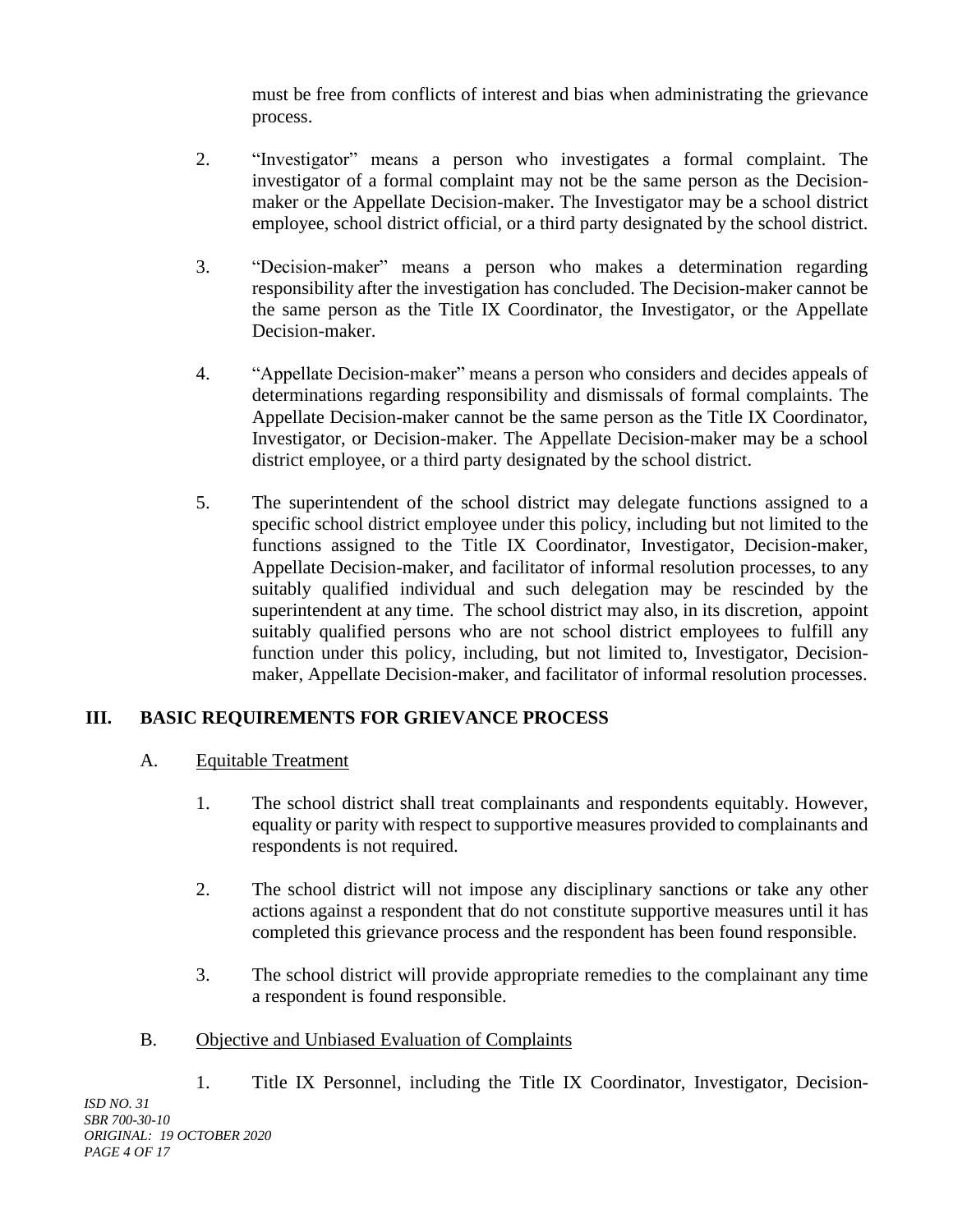maker, and Appellate Decision-maker, shall be free from conflicts of interest or bias for or against complainants or respondents generally or a specific complainant or respondent.

- 2. Throughout the grievance process, Title IX Personnel will objectively evaluate all relevant evidence, inculpatory and exculpatory, and shall avoid credibility determinations based solely on a person's status as a complainant, respondent, or witness.
- C. Title IX Personnel will presume that the respondent is not responsible for the alleged conduct until a determination regarding responsibility is made at the conclusion of the grievance process.
- D. Confidentiality

The school district will keep confidential the identity of any individual who has made a report or complaint of sex discrimination, including any individual who has made a report or filed a formal complaint of sexual harassment, any complainant, any individual who has been reported to be the perpetrator of sex discrimination, any respondent, and any witness, except as may be permitted by the Family Educational Rights and Privacy Act (FERPA), 20 U.S.C. § 1232g, or FERPA's regulations, and State law under Minn. Stat. § 13.32 34 C.F.R. Part 99, or as required by law, or to carry out the purposes of 34 C.F.R. Part 106, including the conduct of any investigation, hearing, or judicial proceeding arising thereunder (i.e., the school district's obligation to maintain confidentiality shall not impair or otherwise affect the complainants and respondents receipt of the information to which they are entitled with respect to the investigative record and determination of responsibility).

#### E. Right to an Advisor; Right to a Support Person

Complainants and respondents have the right, at their own expense, to be assisted by an advisor of their choice during all stages of any grievance proceeding, including all meetings and investigative interviews. The advisor may be, but is not required to be, an attorney. In general, an advisor is not permitted to speak for or on behalf of a complainant or respondent, appear in lieu of complainant or respondent, participate as a witness, or participate directly in any other manner during any phase of the grievance process.

A complainant or respondent with a disability may be assisted by a support person throughout the grievance process, including all meetings and investigative interviews, if such accommodation is necessary. A support person may be a friend, family member, or any individual who is not otherwise a potential witness. The support person is not permitted to speak for or on behalf of a complainant or respondent, appear in lieu of complainant or respondent, participate as a witness, or participate directly in any other manner during any phase of the grievance process.

#### F. Notice

*ISD NO. 31 SBR 700-30-10 ORIGINAL: 19 OCTOBER 2020 PAGE 5 OF 17*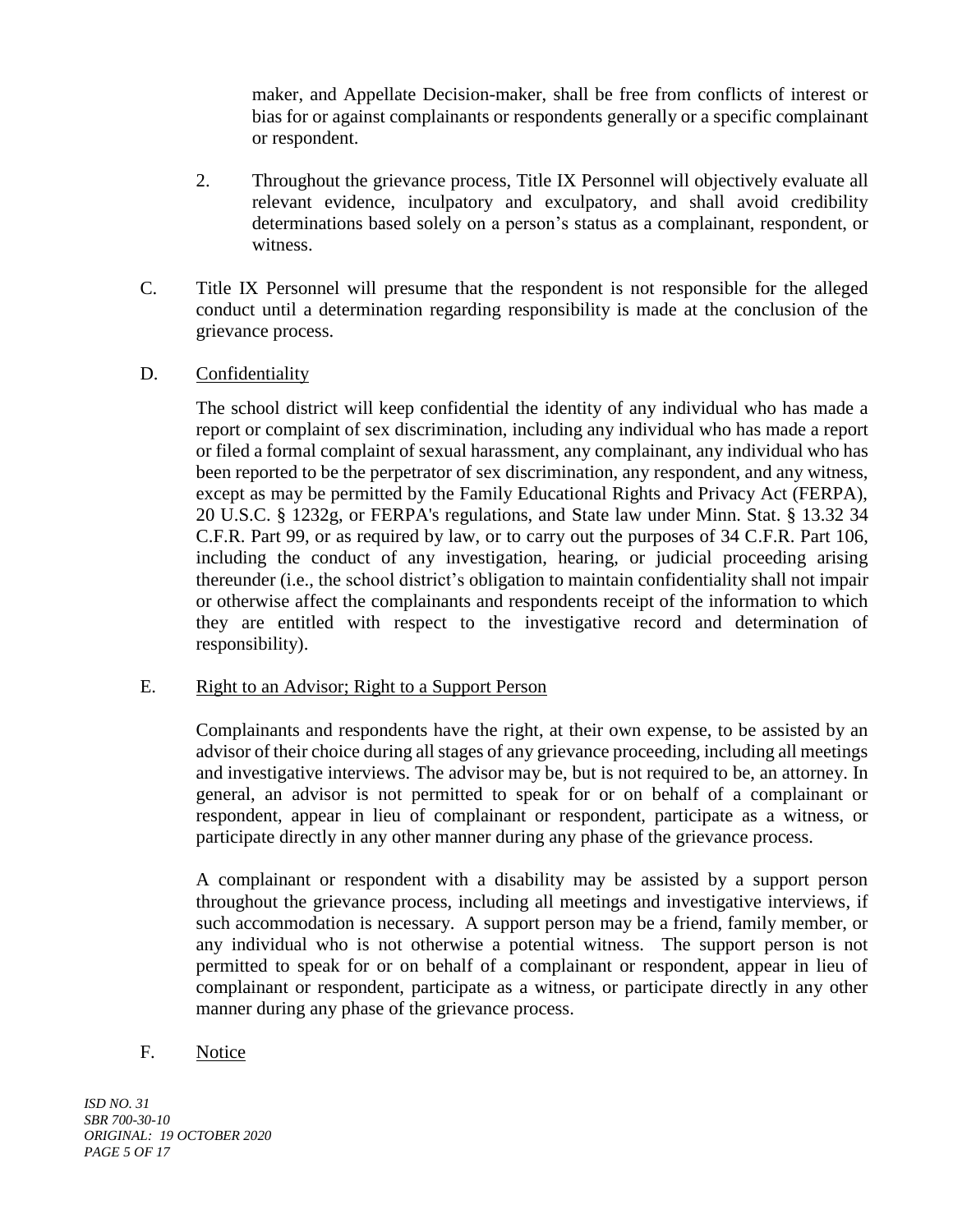The school district will send written notice of any investigative interviews or meetings to any party whose participation is invited or expected. The written notice will include the date, time, location, participants, and purpose of the meeting or interview, and will be provided to allow sufficient time for the party to prepare to participate.

## G. Consolidation

The school district may, in its discretion, consolidate formal complaints as to allegations of sexual harassment against more than one respondent, or by more than one complainant against one or more respondents, or by one party against the other party, where the allegations of sexual harassment arise out of the same facts or circumstances.

## H. Evidence

- 1. During the grievance process, the school district will not require, allow, rely upon, or otherwise use questions or evidence that constitute or seek disclosure of information protected under a legally recognized privilege, unless the person holding such privilege has waived the privilege.
- 2. The school district shall not access, consider, disclose, or otherwise use a party's medical, psychological, and similar treatment records unless the school district obtains the party's voluntary, written consent.

## I. Burden of Proof

- 1. The burden of gathering evidence and the burden of proof shall remain upon the school district and not upon the parties.
- 2. The grievance process shall use a preponderance of the evidence standard (i.e. whether it is more likely than not that the respondent engaged in sexual harassment) for all formal complaints of sexual harassment, including when school district employees are respondents.

# J. Timelines

- 1. Any informal resolution process must be completed within thirty (30) calendar days following the parties' agreement to participate in such informal process.
- 2. An appeal of a determination of responsibility or of a decision dismissing a formal complaint must be received by the school district within five (5) days of the date the determination of responsibility or dismissal was provided to the parties.
- 3. Any appeal of a determination of responsibility or of a dismissal will be decided within thirty (30) calendar days of the day the appeal was received by the School District.
- 4. The school district will seek to conclude the grievance process, including any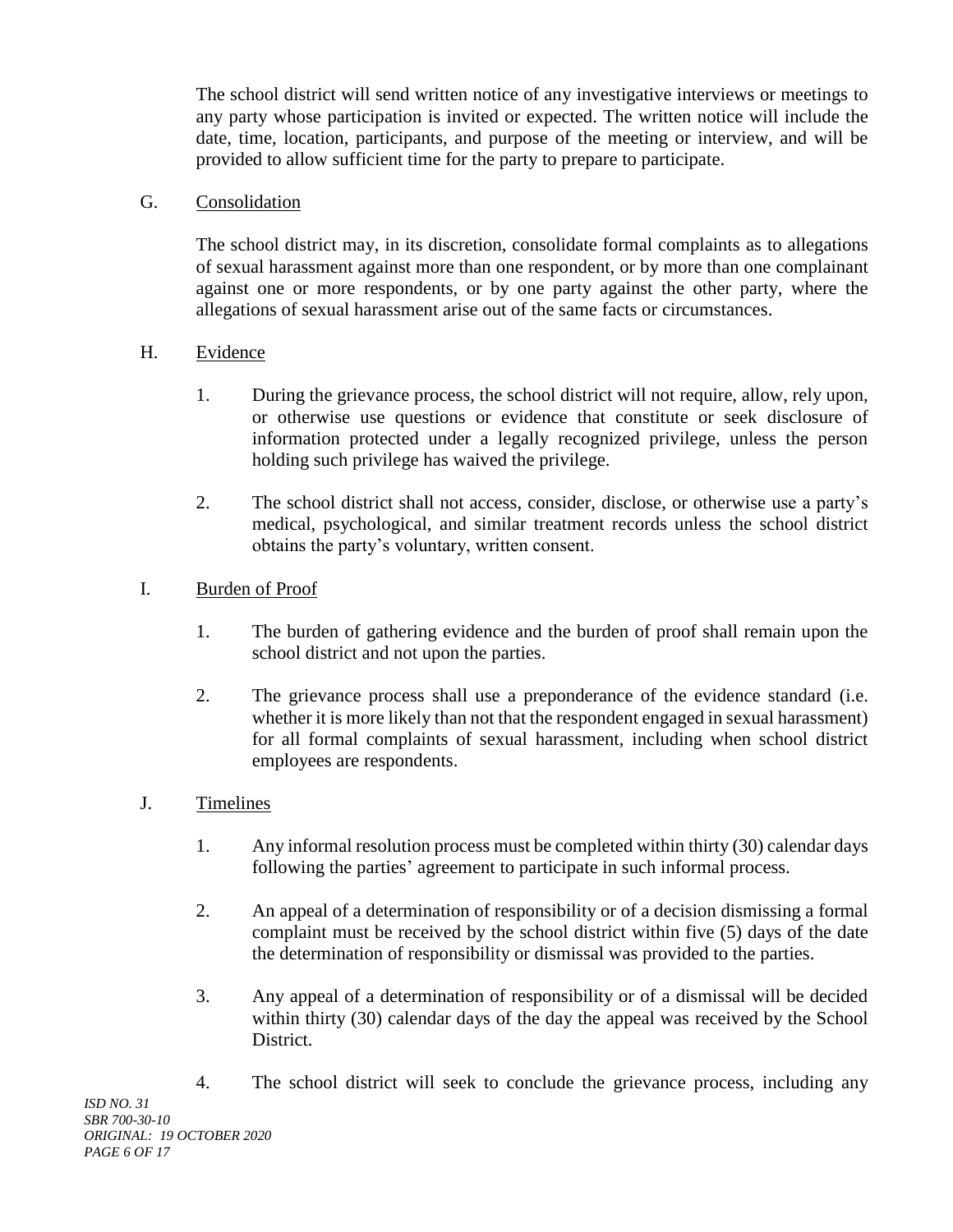appeal, within 120 calendar days of the date the formal complaint was received by the School District.

5. Although the school district strives to adhere to the timelines described above, in each case, the school district may extend the time frames for good cause. Good cause may include, without limitation: the complexity of the allegations; the severity and extent of the alleged misconduct; the number of parties, witnesses, and the types of other evidence (e.g., forensic evidence) involved; the availability of the parties, advisors, witnesses, and evidence (e.g., forensic evidence); concurrent law enforcement activity; intervening school district holidays, breaks, or other closures; the need for language assistance or accommodation of disabilities; and/or other unforeseen circumstances.

## K. Potential Remedies and Disciplinary Sanctions

- 1. The following is the range of possible remedies that the school district may provide a complainant and disciplinary sanctions that the school district might impose upon a respondent, following determination of responsibility: counseling, extensions of deadlines or other course-related adjustments, modifications of work or class schedules, mutual or unilateral restrictions on contact between the parties, changes in work locations, leaves of absence, monitoring of certain areas of the school district buildings or property, warning, suspension, exclusion, expulsion, transfer, remediation, termination, or discharge.
- 2. If the Decision-maker determines a student-respondent is responsible for violating this policy, the Decision-maker will recommend appropriate remedies, including disciplinary sanctions/consequences. The Title IX Coordinator will notify the superintendent of the recommended remedies, such that an authorized administrator can consider the recommendation(s) and implement appropriate remedies in compliance with MSBA Model Policy 506 – Student Discipline. The discipline of a student-respondent must comply with the applicable provisions of Minnesota Pupil Fair Dismissal Act, the Individuals with Disabilities Education Improvement Act (IDEA) and/or Section 504 of the Rehabilitation Act of 1972, and their respective implementing regulations.

# **IV. REPORTING PROHIBITED CONDUCT**

- A. Any student who believes they have been the victim of unlawful sex discrimination or sexual harassment, or any person (including the parent of a student) with actual knowledge of conduct which may constitute unlawful sex discrimination or sexual harassment toward a student should report the alleged acts as soon as possible to the Title IX Coordinator.
- B. Any employee of the school district who has experienced, has actual knowledge of, or has witnessed unlawful sex discrimination, including sexual harassment, or who otherwise becomes aware of unlawful sex discrimination, including sexual harassment, must promptly report the allegations to the Title IX Coordinator without screening or investigating the report or allegations.

*ISD NO. 31 SBR 700-30-10 ORIGINAL: 19 OCTOBER 2020 PAGE 7 OF 17*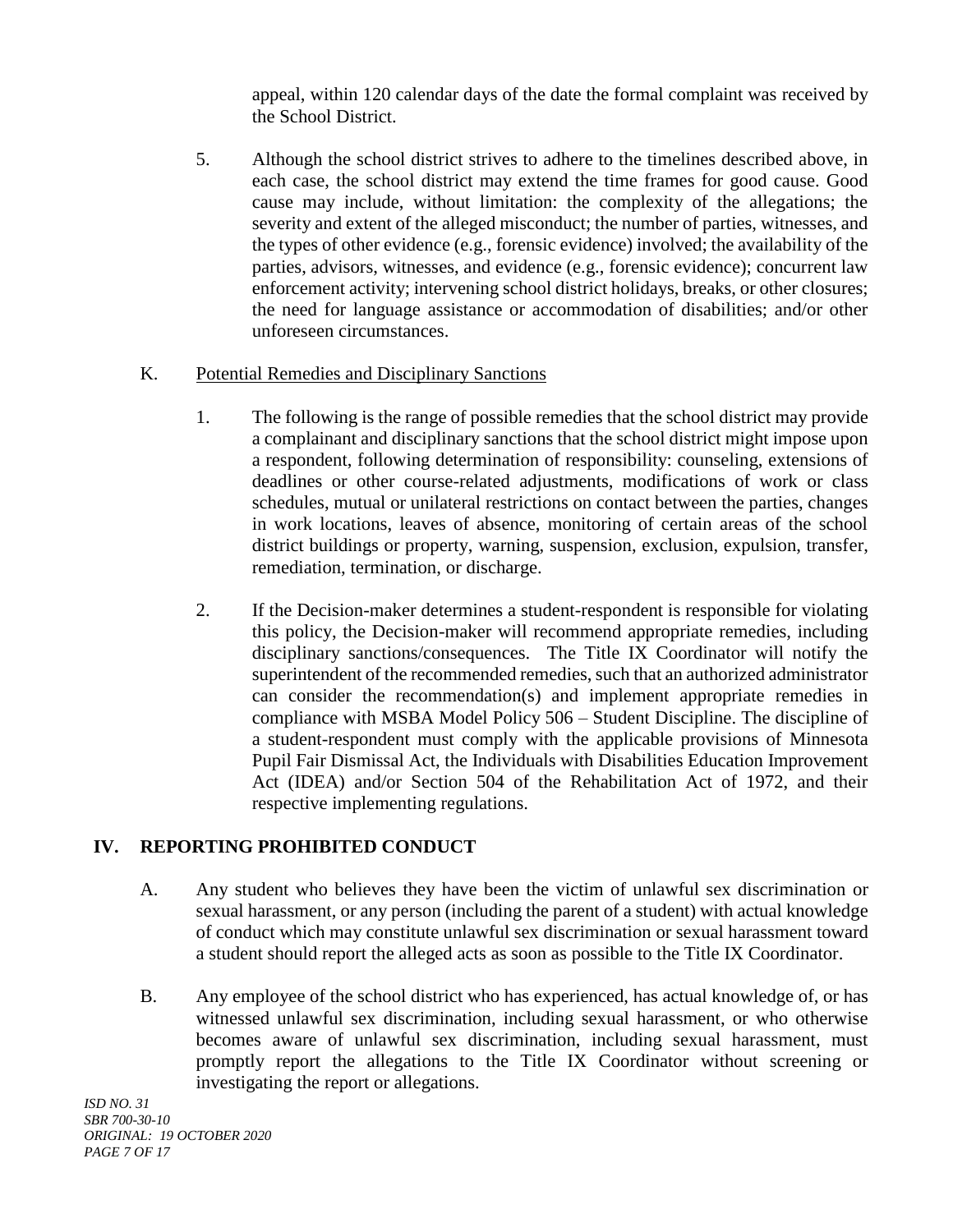- C. A report of unlawful sex discrimination or sexual harassment may be made at any time, including during non-business hours, and may be made in person, by mail, by telephone, or by e-mail using the Title IX Coordinator's contact information. A report may also be made by any other means that results in the Title IX Coordinator receiving the person's verbal or written report.
- D. Sexual harassment may constitute both a violation of this policy and criminal law. To the extent the alleged conduct may constitute a crime, the School District may report the alleged conduct to law enforcement authorities. The school district encourages complainants to report criminal behavior to the police immediately.

# **V. INITIAL RESPONSE AND ASSESSMENT BY THE TITLE IX COORDINATOR**

- A. When the Title IX Coordinator receives a report, the Title IX Coordinator shall promptly contact the complainant confidentially to discuss the availability of supportive measures, consider the complainant's wishes with respect to supportive measures, inform the complainant of the availability of supportive measures with or without the filing of a formal complaint, and explain to the complainant the process for filling a formal complaint .
- B. The school district will offer supportive measures to the complainant whether or not the complainant decides to make a formal complaint. The school district must maintain as confidential any supportive measures provided to the complainant or respondent, to the extent that maintaining such confidentiality would not impair the school district's ability to provide the supportive measures. The Title IX Coordinator is responsible for coordinating the effective implementation of supportive measures.
- C. If the complainant does not wish to file a formal complaint, the allegations will not be investigated by the school district unless the Title IX Coordinator determines that signing a formal complaint to initiate an investigation over the complainant's wishes is not clearly unreasonable in light of the known circumstances.
- D. Upon receipt of a formal complaint, the school district must provide written notice of the formal complaint to the known parties with sufficient time to prepare a response before any initial interview. This written notice must contain:
	- 1. The allegations of sexual harassment, including sufficient details known at the time, the identities of the parties involved in the incident (if known), the conduct allegedly constituting sexual harassment, and the date and location of the alleged incident, if known;
	- 2. A statement that the respondent is presumed not responsible for the alleged conduct and that a determination regarding responsibility will be made at the conclusion of the grievance process;
	- 3. A statement explaining that the parties may have an advisor of their choice, who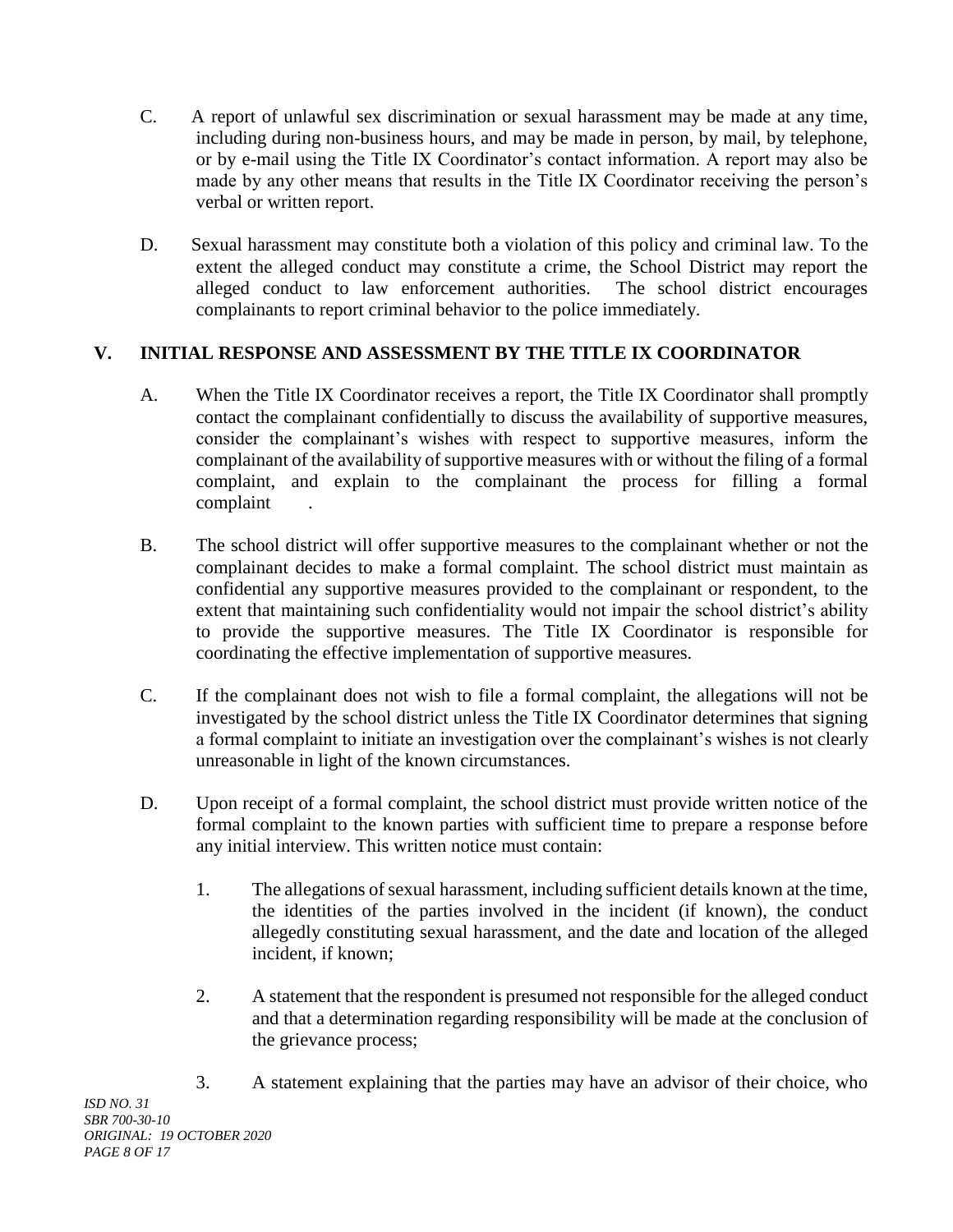may be, but is not required to be, an attorney;

- 4. A statement that the parties may inspect and review evidence gathered pursuant to this policy;
- 5. A statement informing the parties of any code of conduct provision that prohibits knowingly making false statements or knowingly submitting false information; and
- 6. A copy of this policy.

# **VI. STATUS OF RESPONDENT DURING PENDENCY OF FORMAL COMPLAINT**

#### A. Emergency Removal of a Student

- 1. The school district may remove a student-respondent from an education program or activity of the school district on an emergency basis before a determination regarding responsibility is made if:
	- a. The school district undertakes an individualized safety and risk analysis;
	- b. The school district determines that an immediate threat to the physical health or safety of any student or other individual arising from the allegations of sexual harassment justifies removal of the studentrespondent; and
	- c. The school district determines the student-respondent poses such a threat, it will so notify the student-respondent and the student-respondent will have an opportunity to challenge the decision immediately following the removal. In determining whether to impose emergency removal measures, the Title IX Coordinator shall consult related school district policies, including SBR 700-40-4: Code of Conduct. The school district must take into consideration applicable requirements of the Individuals with Disabilities Education Act and Section 504 of the Rehabilitation Act of 1973, prior to removing a special education student or Section 504 student on an emergency basis.

#### B. Employee Administrative Leave

The school district may place a non-student employee on administrative leave during the pendency of the grievance process of a formal complaint. Such leave will typically be paid leave unless circumstances justify unpaid leave in compliance with legal requirements. The school district must take into consideration applicable requirements of Section 504 of the Rehabilitation Act of 1973 and the Americans with Disabilities Act prior to removing an individual with a qualifying disability.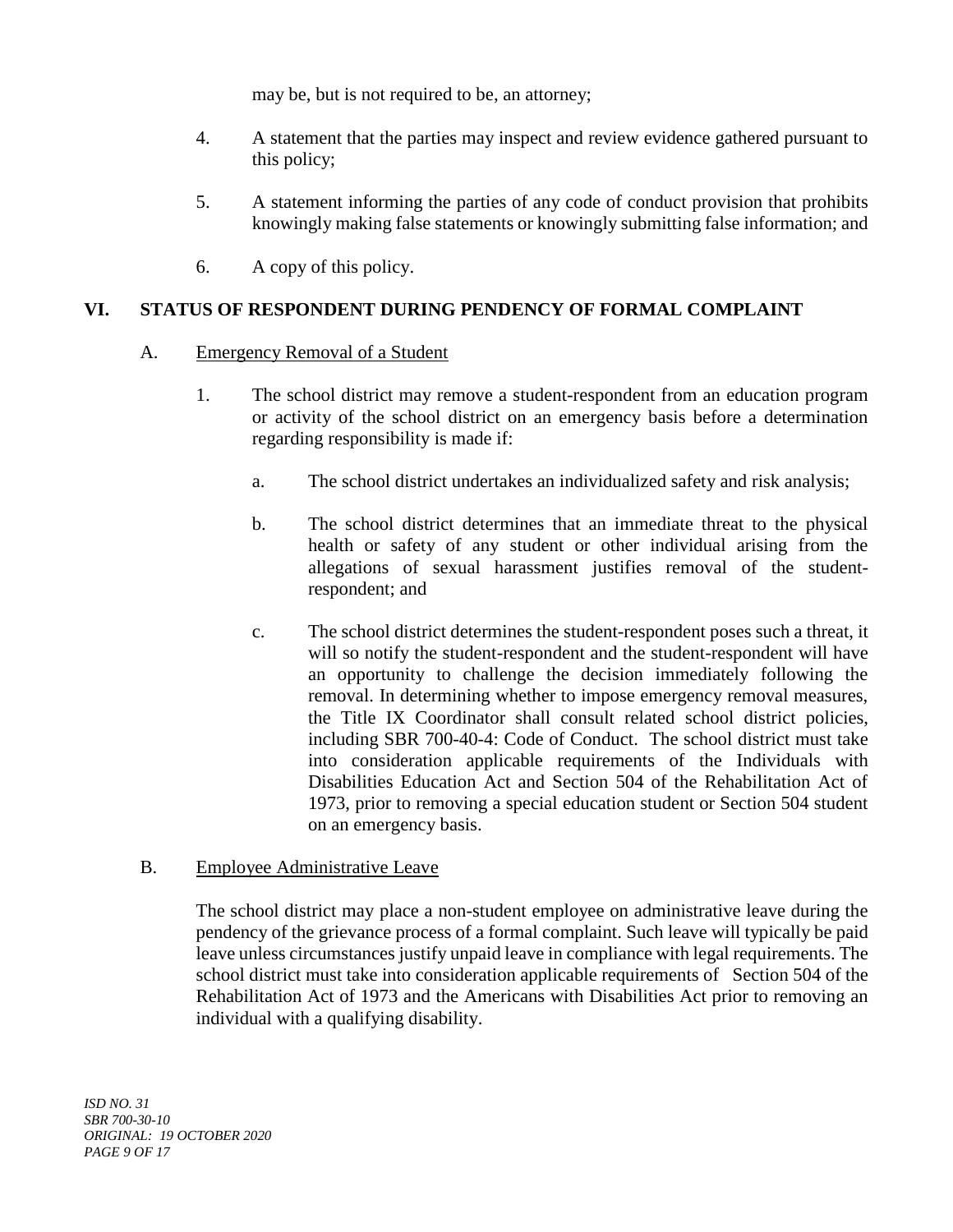# **VII. INFORMAL RESOLUTION OF A FORMAL COMPLAINT**

- A. At any time prior to reaching a determination of responsibility, informal resolution may be offered and facilitated by the school district at the school district's discretion, but only after a formal complaint has been received by the school district.
- B. The school district may not require as a condition of enrollment or continued enrollment, or of employment or continued employment, or enjoyment of any other right, waiver of the right to a formal investigation and adjudication of formal complaints of sexual harassment.
- C. The informal resolution process may not be used to resolve allegations that a school district employee sexually harassed a student.
- D. The school district will not facilitate an information resolution process without both parties' agreement, and will obtain their voluntary, written consent. The school district will provide to the parties a written notice disclosing the allegations, the requirements of the informal resolution process including the circumstances under which it precludes the parties from resuming a formal complaint arising from the same allegations, the parties' right to withdraw from the informal resolution process, and any consequences resulting from participating in the informal resolution process, including the records that will be maintained or could be shared.
- E. At any time prior to agreeing to a resolution, any party has the right to withdraw from the informal resolution process and resume the grievance process with respect to the formal complaint.

# **VIII. DISMISSAL OF A FORMAL COMPLAINT**

- A. Under federal law, the school district must dismiss a Title IX complaint, or a portion thereof, if the conduct alleged in a formal complaint or a portion thereof:
	- 1. Would not meet the definition of sexual harassment, even if proven;
	- 2. Did not occur in the school district's education program or activity; or
	- 3. Did not occur against a person in the United States.
- B. The school district may, in its discretion, dismiss a formal complaint or allegations therein if:
	- 1. The complainant informs the Title IX Coordinator in writing that the complainant desires to withdraw the formal complaint or allegations therein;
	- 2. The respondent is no longer enrolled or employed by the school district; or
	- 3. Specific circumstances prevent the school district from gathering sufficient evidence to reach a determination.

*ISD NO. 31 SBR 700-30-10 ORIGINAL: 19 OCTOBER 2020 PAGE 10 OF 17*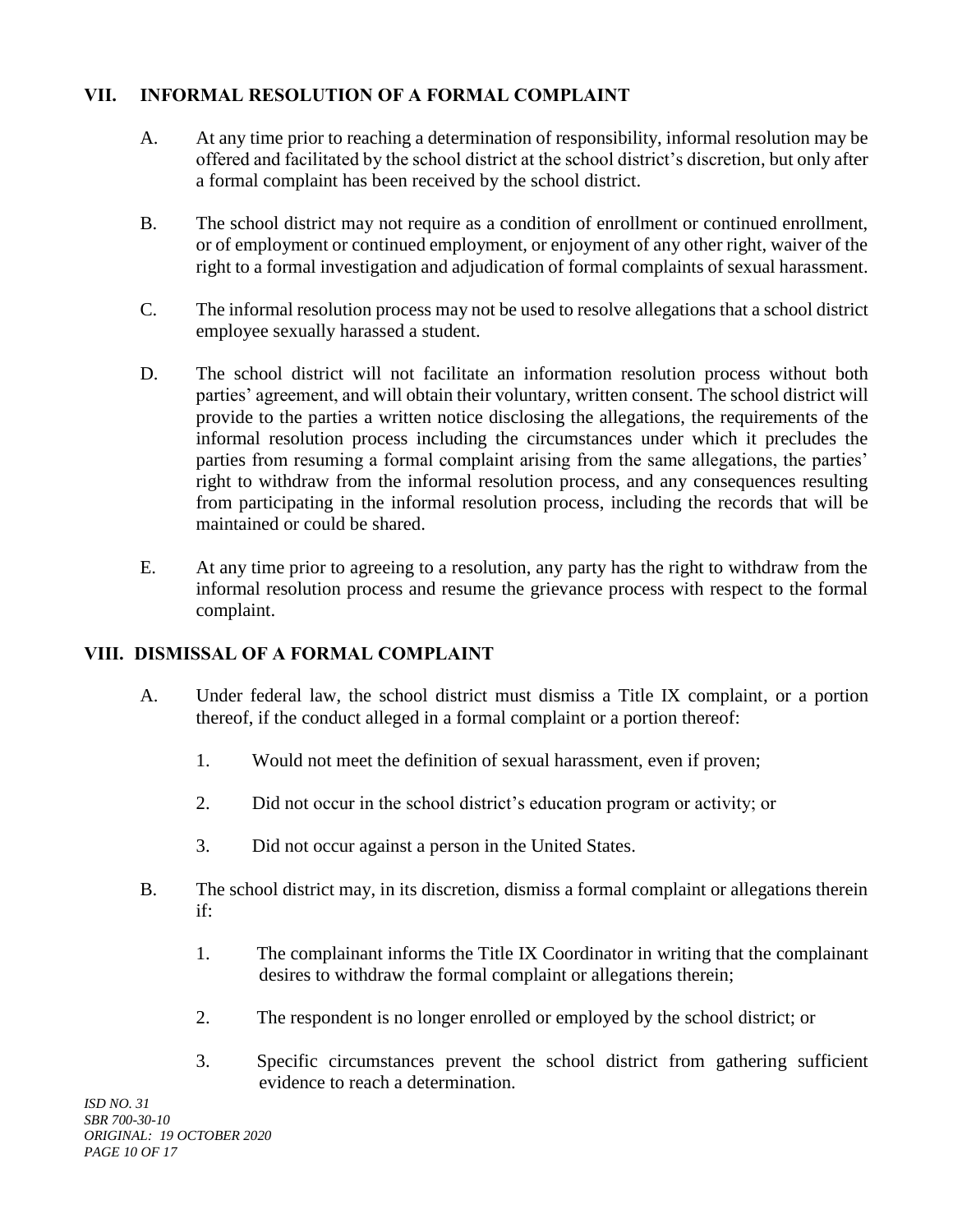- C. The school district shall provide written notice to both parties of a dismissal. The notice must include the reasons for the dismissal.
- D. Dismissal of a formal complaint or a portion thereof does not preclude the school district from addressing the underlying conduct in any manner that the school district deems appropriate.

# **IX. INVESTIGATION OF A FORMAL COMPLAINT**

- A. If a formal complaint is received by the School District, the school district will assign or designate an Investigator to investigate the allegations set forth in the formal complaint.
- B. If during the course of the investigation the school district decides to investigate any allegations about the complainant or respondent that were not included in the written notice of a formal complaint provided to the parties, the school district must provide notice of the additional allegations to the known parties.
- C. When a party's participation is invited or expected in an investigative interview, the Investigator will coordinate with the Title IX Coordinator to provide written notice to the party of the date, time, location, participants, and purposes of the investigative interview with sufficient time for the party to prepare.
- D. During the investigation, the Investigator must provide the parties with an equal opportunity to present witnesses for interviews, including fact witnesses and expert witnesses, and other inculpatory and exculpatory evidence.
- E. Prior to the completion of the investigative report, the Investigator, through the Title IX Coordinator, will provide the parties and their advisors (if any) with an equal opportunity to inspect and review any evidence directly related to the allegations. The evidence shall be provided in electronic format or hard copy and shall include all relevant evidence, evidence upon which the school district does not intend to rely in reaching a determination regarding responsibility, and any inculpatory or exculpatory evidence whether obtained from a party or another source. The parties will have ten (10) days to submit a written response, which the Investigator will consider prior to completion of the investigative report.
- F. The Investigator will prepare a written investigative report that fairly summarizes the relevant evidence. The investigative report may include credibility determinations that are not based on a person's status as a complainant, respondent or witness. The school district will send the parties and their advisors (if any) a copy of the report in electronic format or hard copy, for their review and written response at least ten (10) days prior to a determination of responsibility.

# **X. DETERMINATION REGARDING RESPONSIBILITY**

*ISD NO. 31 SBR 700-30-10 ORIGINAL: 19 OCTOBER 2020 PAGE 11 OF 17* A. After the school district has sent the investigative report to both parties and before the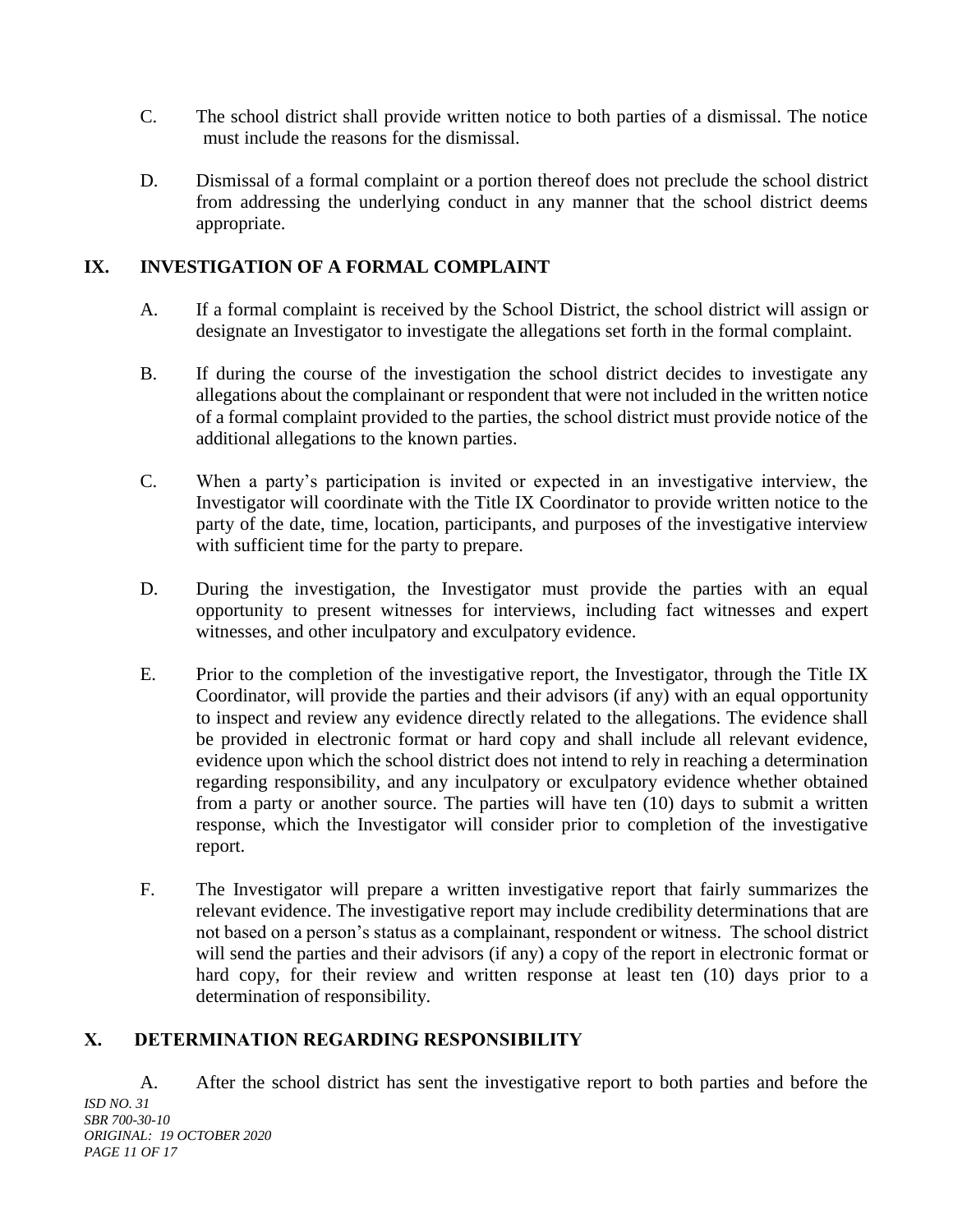school district has reached a determination regarding responsibility, the Decision-maker must afford each party the opportunity to submit written, relevant questions that a party wants asked of any party or witness.

- B. The Decision-maker must provide the relevant questions submitted by the parties to the other parties or witnesses to whom the questions are offered, and then provide each party with the answers, and allow for additional, limited follow-up questions from each party.
- C. The Decision-maker must explain to the party proposing the questions any decision to exclude a question as not relevant.
- D. When the exchange of questions and answers has concluded, the Decision-maker must issue a written determination regarding responsibility that applies the preponderance of the evidence standard to the facts and circumstances of the formal complaint. The written determination of responsibility must include the following:
	- 1. Identification of the allegations potentially constituting sexual harassment;
	- 2. A description of the procedural steps taken from the receipt of the formal complaint through the determination, including any notifications to the parties, interviews with parties and witnesses, site visits, and methods used to gather other evidence;
	- 3. Findings of fact supporting the determination;
	- 4. Conclusions regarding the application of the school district's code of conduct to the facts;
	- 5. A statement of, and rationale for, the result as to each allegation, including a determination regarding responsibility, any disciplinary sanctions the school district imposes on the respondent, and whether remedies designed to restore or preserve equal access to the recipient's education program or activity will be provided by the school district to the complainant; and
	- 6. The school district's procedures and permissible bases for the complainant and respondent to appeal and the date by which an appeal must be made.
- E. In determining appropriate disciplinary sanctions, the Decision-maker should consider the surrounding circumstances, the nature of the behavior, past incidents or past or continuing patterns of behavior, the relationships between the parties involved, and the context in which the alleged incident occurred.
- F. The written determination of responsibility must be provided to the parties simultaneously.
- G. The Title IX Coordinator is responsible for the effective implementation of any remedies.
- H. The determination regarding responsibility becomes final either on the date that the school district provides the parties with the written determination of the result of the appeal, if an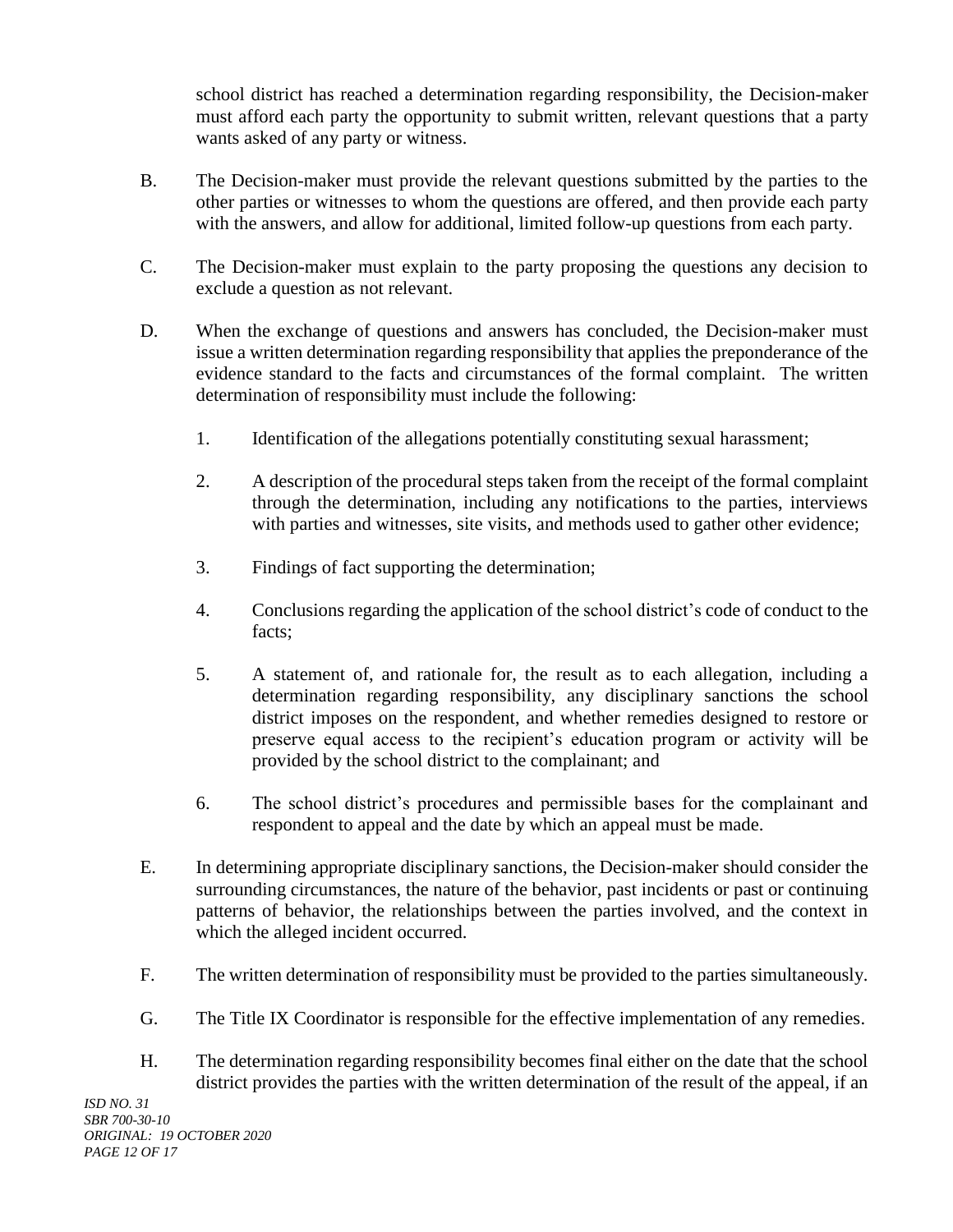appeal is filed, or if an appeal is not filed, the date on which an appeal would no longer be considered timely.

# **XI. APPEALS**

- A. The school district shall offer the parties an opportunity to appeal a determination regarding responsibility or the school district's dismissal of a formal complaint or any allegations therein, on the following bases:
	- 1. A procedural irregularity that affected the outcome of the matter (e.g., a material deviation from established procedures);
	- 2. New evidence that was not reasonably available at the time the determination regarding responsibility or dismissal was made, that could affect the outcome of the matter; and
	- 3. The Title IX Coordinator, Investigator, or Decision-maker had a conflict of interest or bias for or against complainants or respondents generally or the individual complainant or respondent that affected the outcome of the matter.
- B. If notice of an appeal is timely received by the school district, the school district will notify the parties in writing of the receipt of the appeal, assign or designate the Appellate Decision-maker, and give the parties a reasonable, equal opportunity to submit a written statement in support of, or challenging, the outcome.
- C. After reviewing the parties' written statements, the Appellate Decision-maker must issue a written decision describing the result of the appeal and the rationale for the result.
- D. The written decision describing the result of the appeal must be provided simultaneously to the parties.
- E. The decision of the Appellate Decision-maker is final. No further review beyond the appeal is permitted.

# **XII. RETALIATION PROHIBITED**

A. Neither the school district nor any other person may intimidate, threaten, coerce, or discriminate against any individual for the purpose of interfering with any right or privilege secured by Title IX, its implementing regulations, or this policy, or because the individual made a report or complaint, testified, assisted, or participated or refused to participate in any manner in an investigation, proceeding, or hearing under this policy. Intimidation, threats, coercion, or discrimination, including charges against an individual for code of conduct violations that do not involve sex discrimination or sexual harassment, but arise out of the same facts or circumstances as a report or complaint of sex discrimination, or a report or formal complaint of sexual harassment, for the purpose of interfering with any right or privilege secured by Title IX, its implementing regulations, or this policy, constitutes retaliation. Retaliation against a person for making a report of sexual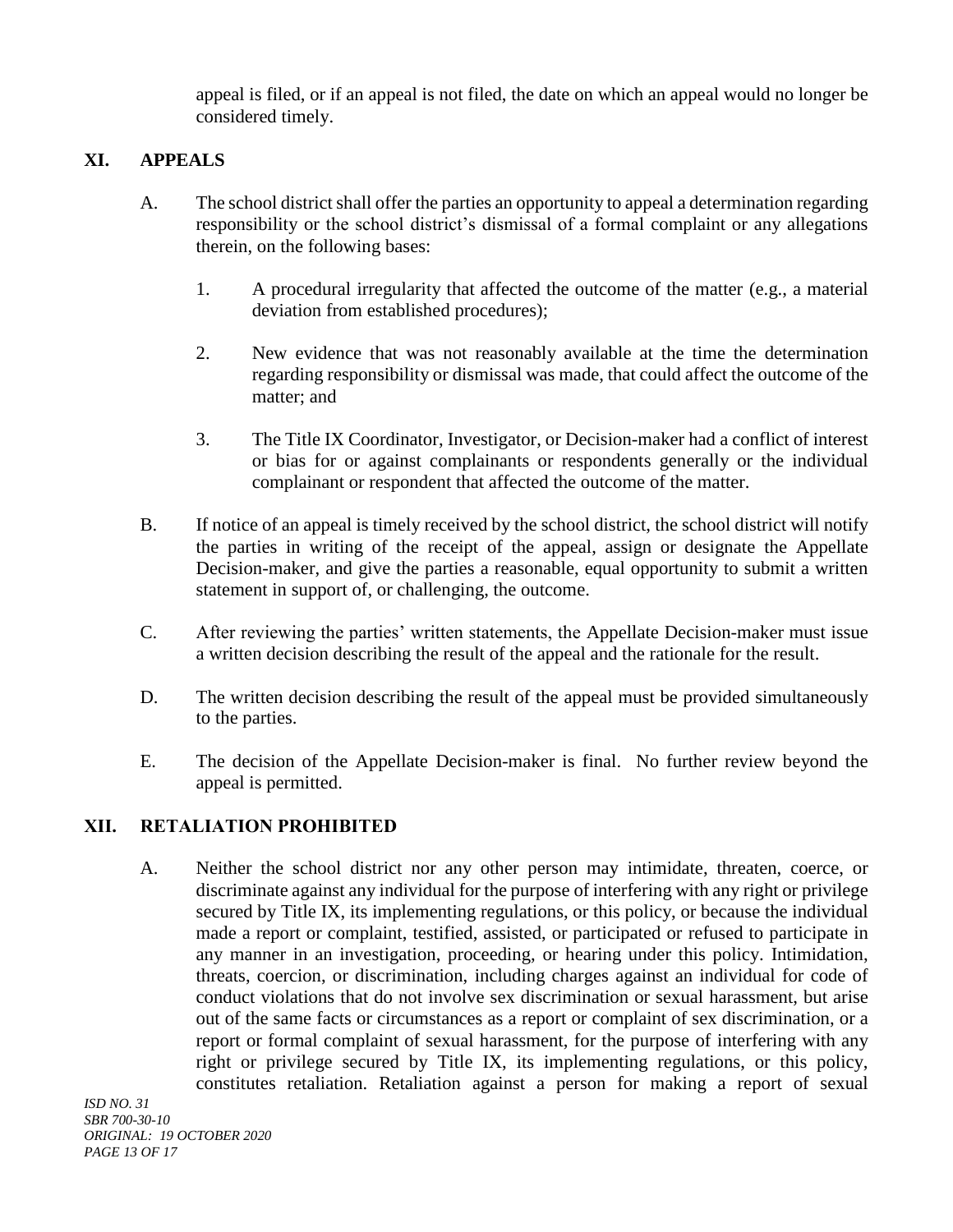harassment, filing a formal complaint, or participating in an investigation, constitutes a violation of this policy that can result in the imposition of disciplinary sanctions/consequences and/or other appropriate remedies.

- B. Any person may submit a report or formal complaint alleging retaliation in the manner described in this policy and it will be addressed in the same manner as other complaints of sexual harassment or sex discrimination.
- C. Charging an individual with violation of school district policies for making a materially false statement in bad faith in the course of a grievance proceeding under this policy shall not constitute retaliation, provided, however, that a determination regarding responsibility, alone, is not sufficient to conclude that any party made a materially false statement in bad faith.

# **XIII. TRAINING**

- A. The school district shall ensure that Title IX Personnel receive appropriate training. The training shall include instruction on:
	- 1. The Title IX definition of sexual harassment;
	- 2. The scope of the school district's education program or activity;
	- 3. How to conduct an investigation and grievance process, appeals, and informal resolution processes, as applicable;
	- 4. How to serve impartially, including by avoiding prejudgment of the facts at issue, conflicts of interest, and bias;
	- 5. For Decision-makers, training on issues of relevance of questions and evidence, including when questions and evidence about the complainant's prior sexual behavior are not relevant; and
	- 6. For Investigators, training on issues of relevance, including the creation of an investigative report that fairly summarizes relevant evidence.
- B. The training materials will not rely on sex stereotypes and must promote impartial investigations and adjudications of formal complaints.
- C. Materials used to train Title IX Personnel must be posted on the school district's website. If the school district does not have a website, it must make the training materials available for public inspection upon request.

# **XIV. DISSEMINATION OF POLICY**

A. This policy shall be made available to all students, parents/guardians of students, school district employee, and employee unions.

*ISD NO. 31 SBR 700-30-10 ORIGINAL: 19 OCTOBER 2020 PAGE 14 OF 17*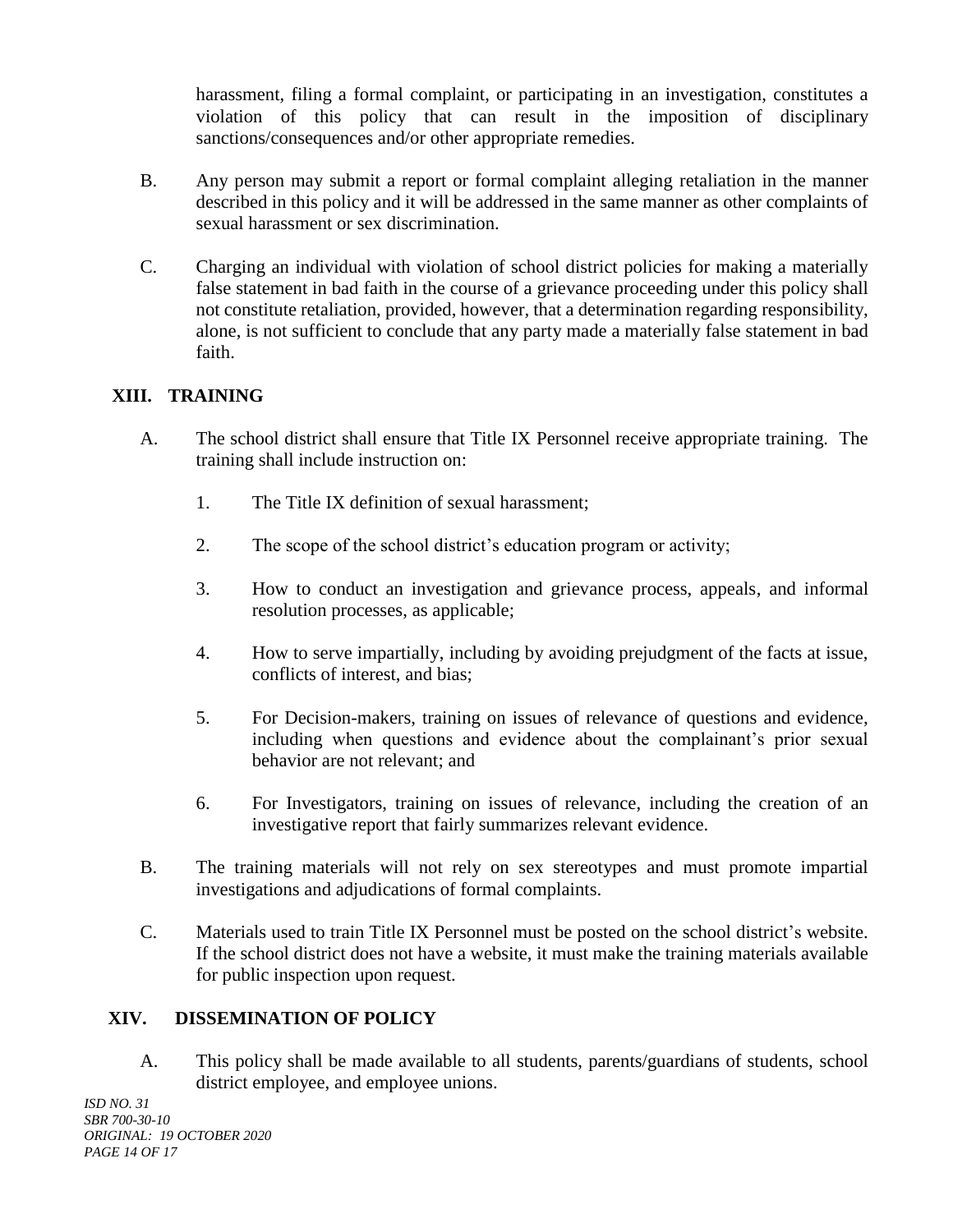- B. The school district shall conspicuously post the name of the Title IX Coordinator, including office address, telephone number, and work e-mail address on its website and in each handbook that it makes available to parents, employees, students, unions, or applicants.
- C. The school district must provide applicants for admission and employment, students, parents or legal guardians of secondary school students, employees, and all unions holding collective bargaining agreements with the school district, with the following:
	- 1. The name or title, office address, electronic mail address, and telephone number of the Title IX Coordinator;
	- 2. Notice that the school district does not discriminate on the basis of sex in the education program or activity that it operates, and that it is required by Title IX not to discriminate in such a manner;
	- 3. A statement that the requirement not to discriminate in the education program or activity extends to admission and employment, and that inquiries about the application of Title IX may be referred to the Title IX Coordinator, to the Assistant Secretary for Civil Rights of the United States Department of Education, or both; and
	- 4. Notice of the school district's grievance procedures and grievance process contained in this policy, including how to report or file a complaint of sex discrimination, how to report or file a formal complaint of sexual harassment, and how the school district will respond.

# **XV. RECORDKEEPING**

- A. The school district must create, and maintain for a period of seven calendar years, records of any actions, including any supportive measures, taken in response to a report or formal complaint of sexual harassment. In each instance, the school district must document:
	- 1. The basis for the school district's conclusion that its response to the report or formal complaint was not deliberately indifferent;
	- 2. The measures the school district has taken that are designed to restore or preserve equal access to the school district's education program or activity; and
	- 3. If the school district does not provide a complainant with supportive measures, then it must document the reasons why such a response was not clearly unreasonable in light of the known circumstances. Such a record must be maintained for a period of seven years.
	- 4. The documentation of certain bases or measures does not limit the recipient in the future from providing additional explanations or detailing additional measures taken.

*ISD NO. 31 SBR 700-30-10 ORIGINAL: 19 OCTOBER 2020 PAGE 15 OF 17*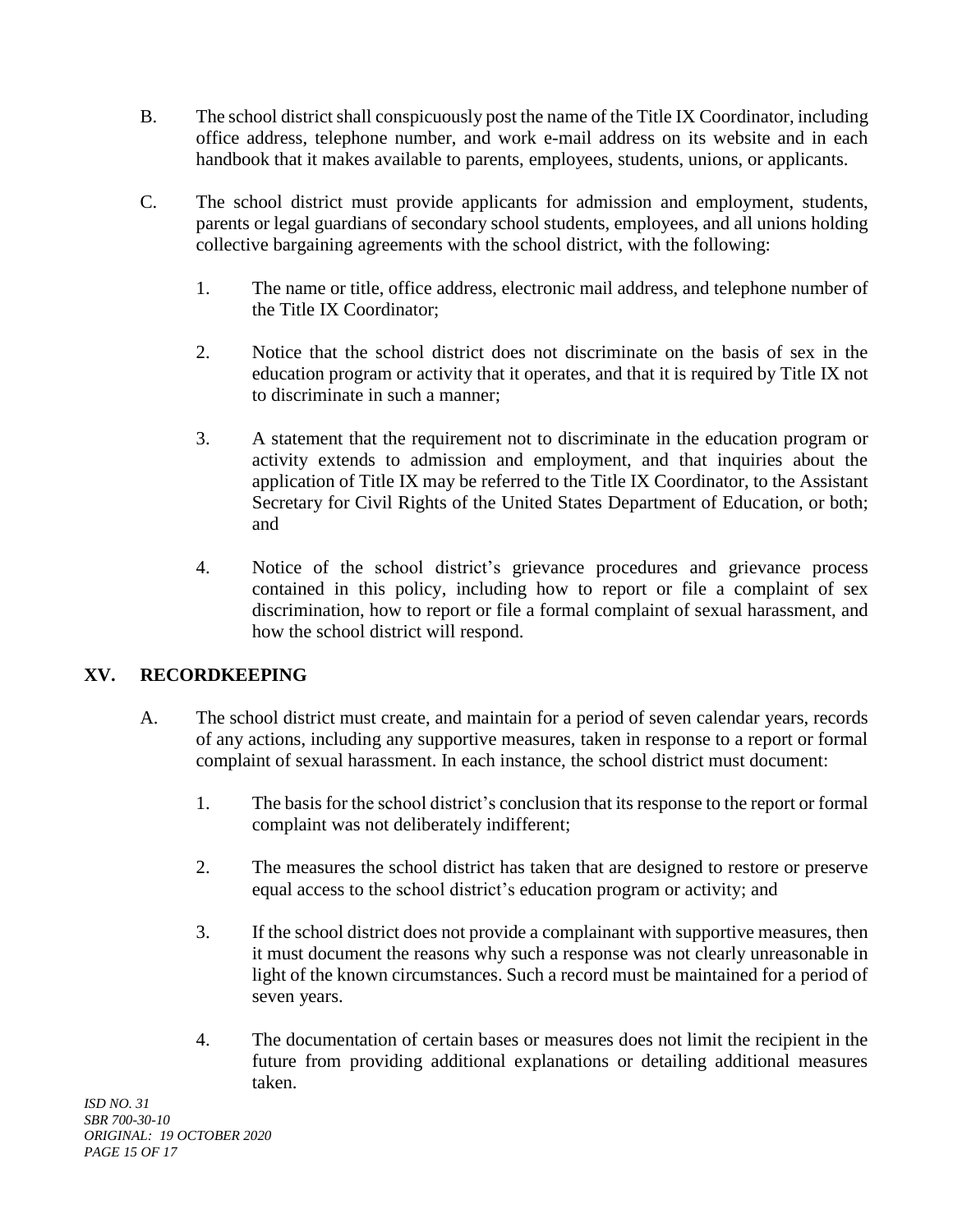- B. The school district must also maintain for a period of seven calendar years records of:
	- 1. Each sexual harassment investigation including any determination regarding responsibility, any disciplinary sanctions imposed on the respondent, and any remedies provided to the complainant designed to restore or preserve equal access to the recipient's education program or activity;
	- 2. Any appeal and the result therefrom;
	- 3. Any informal resolution and the result therefrom; and
	- 4. All materials used to train Title IX Personnel.

| <b>Legal References:</b> | Minn. Stat. § 121A.04 (Athletic Programs; Sex Discrimination)<br>Minn. Stat. § 121A.40 - 121A.575 (Minnesota Pupil Fair Dismissal Act)<br>Minn. Stat. Ch. 363A (Minnesota Human Rights Act)<br>20 U.S.C. §§ 1681-1688 (Title IX of the Education Amendments of 1972)<br>34 C.F.R. Part 106 (Implementing Regulations of Title IX)<br>20 U.S.C § 1400, et seq. (Individuals with Disabilities Education Improvement Act of 2004)<br>29 U.S.C. § 794 (Section 504 of the Rehabilitation Act of 1973)<br>42 U.S.C. § 12101, et seq. (Americans with Disabilities Act of 1990, as amended)<br>20 U.S.C. § 1232g (Family Educational Rights and Privacy Act of 1974)<br>20 U.S.C. § 1092 et seq. (Jeanne Clery Disclosure of Campus Security and Campus Crime Statistics<br>Act ("Clery Act") |
|--------------------------|------------------------------------------------------------------------------------------------------------------------------------------------------------------------------------------------------------------------------------------------------------------------------------------------------------------------------------------------------------------------------------------------------------------------------------------------------------------------------------------------------------------------------------------------------------------------------------------------------------------------------------------------------------------------------------------------------------------------------------------------------------------------------------------|
|--------------------------|------------------------------------------------------------------------------------------------------------------------------------------------------------------------------------------------------------------------------------------------------------------------------------------------------------------------------------------------------------------------------------------------------------------------------------------------------------------------------------------------------------------------------------------------------------------------------------------------------------------------------------------------------------------------------------------------------------------------------------------------------------------------------------------|